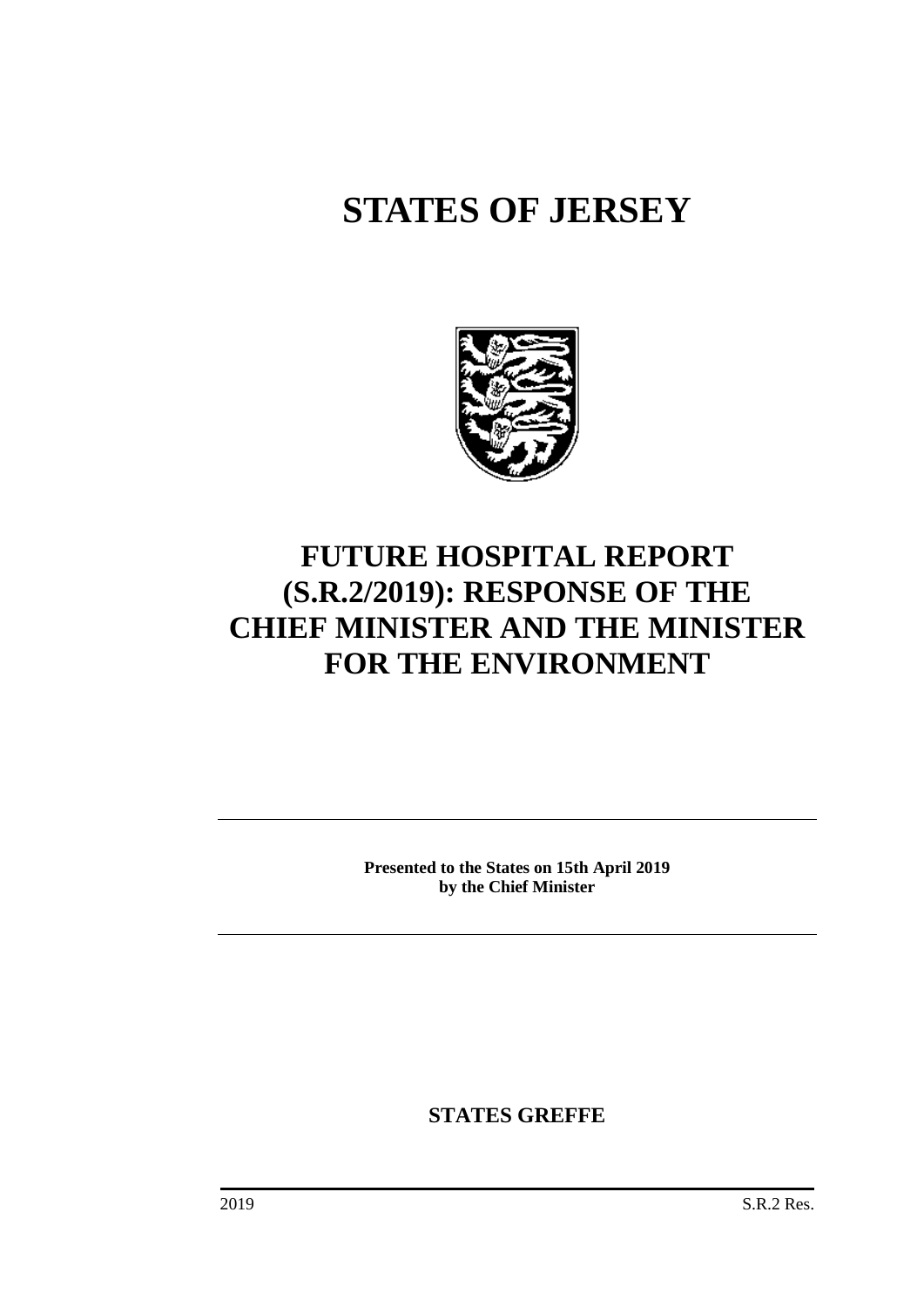#### FUTURE HOSPITAL REPORT (S.R.2/2019): RESPONSE OF THE CHIEF MINISTER AND THE MINISTER FOR THE ENVIRONMENT

| <b>Ministerial Response to:</b>          | S.R.2/2019                                                                                                         |
|------------------------------------------|--------------------------------------------------------------------------------------------------------------------|
| <b>Ministerial Response required by:</b> | 22nd March 2019                                                                                                    |
| <b>Review title:</b>                     | <b>Future Hospital Report</b>                                                                                      |
| <b>Scrutiny Panel:</b>                   | <b>Future Hospital Review Panel</b><br>$(S.R.2/2019$ was presented on their behalf by<br>the Chairmen's Committee) |

#### **INTRODUCTION**

The Report of the Panel is welcomed, while retaining the view that its central findings were insufficiently substantiated, namely, that the delivery of the new Hospital could be delayed by 10 years, and that the governance arrangements surrounding the Policy Development Board were poor. As outlined previously, based on all the information received, a new Hospital, whether on the existing site or a new site, can still be completed in the late 2020s, and before 2030. At the same time, improvements in governance can be made, and the observations as to desirable improvements in the planning process are noted.

#### **FINDINGS**

|                | <b>Findings</b>                                                                                                                                                                                                                                                                                                                                                                                                                                                                                                                                                                                                                                                                                                                                                                                                                                                                                                                                                                              | <b>Comments</b>                                                                                                                                                                                                                                                                                                                                                                                                                                                                                                                                                                                                                                                                                                                                                                                           |
|----------------|----------------------------------------------------------------------------------------------------------------------------------------------------------------------------------------------------------------------------------------------------------------------------------------------------------------------------------------------------------------------------------------------------------------------------------------------------------------------------------------------------------------------------------------------------------------------------------------------------------------------------------------------------------------------------------------------------------------------------------------------------------------------------------------------------------------------------------------------------------------------------------------------------------------------------------------------------------------------------------------------|-----------------------------------------------------------------------------------------------------------------------------------------------------------------------------------------------------------------------------------------------------------------------------------------------------------------------------------------------------------------------------------------------------------------------------------------------------------------------------------------------------------------------------------------------------------------------------------------------------------------------------------------------------------------------------------------------------------------------------------------------------------------------------------------------------------|
| $\overline{1}$ | If the States decides to look for an<br>alternative site for the future Hospital, the<br>indicative timelines we have seen suggest<br>that, it is likely that the new Hospital will<br>be delayed for at least an additional two<br>and a half years compared to the timetable<br>for the current preferred site. In reality, the<br>delay could be up to 10 years because<br>Islanders will have to wait until the new<br>Hospital opens rather than the phased<br>approach envisioned in the current project.<br>This would start to see services come<br>online in 2022 as opposed to 2028. This<br>delay is likely to be exacerbated by<br>undertaking a new site selection process<br>and then any required due diligence on a<br>new preferred site. All these dates -<br>including for the current preferred site –<br>are now likely to be pushed back by at<br>least 6 months as a result of the recent<br>decision to refuse planning permission on<br>the current preferred site. | The most recent scheme which was refused<br>planning permission, in January 2019, was<br>scheduled to be completed by the end of<br>2027. However, following the most recent<br>refusal of the application, the completion<br>date for that scheme would have been later.<br>With regard to the new project, the time and<br>cost of site selection will depend on<br>specifications, length of short-list, and depth<br>of analysis.<br>In saying this, the staging should also not be<br>forgotten, in so far as the existing site was<br>designed to deliver some operational areas<br>before full completion.<br>Nevertheless, based on all the information<br>received, a new Hospital, whether on the<br>existing site or a new site, can still be<br>completed in the late 2020s, and before 2030. |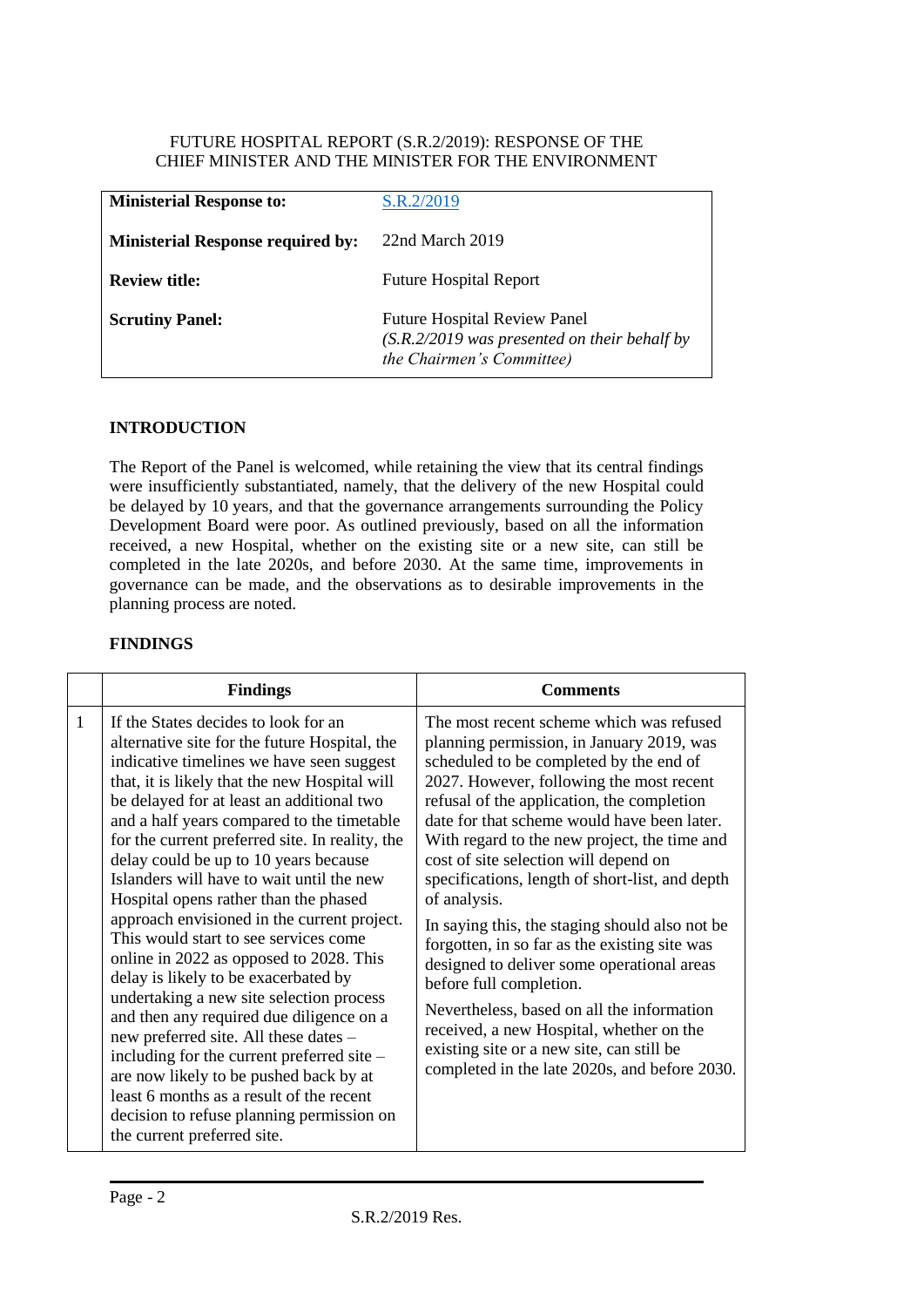|                | <b>Findings</b>                                                                                                                                                                                                                                                                                                                                                                                                                                                                                                                                                                                                                                                                                             | <b>Comments</b>                                                                                                                                                                                                                                                                                                                                                                                                                                                                                                                                                                                                                                                                                                                                                                              |  |
|----------------|-------------------------------------------------------------------------------------------------------------------------------------------------------------------------------------------------------------------------------------------------------------------------------------------------------------------------------------------------------------------------------------------------------------------------------------------------------------------------------------------------------------------------------------------------------------------------------------------------------------------------------------------------------------------------------------------------------------|----------------------------------------------------------------------------------------------------------------------------------------------------------------------------------------------------------------------------------------------------------------------------------------------------------------------------------------------------------------------------------------------------------------------------------------------------------------------------------------------------------------------------------------------------------------------------------------------------------------------------------------------------------------------------------------------------------------------------------------------------------------------------------------------|--|
| $\overline{2}$ | There are clear risks and benefits to both<br>continuing with the preferred site and<br>looking for an alternative site. The clinical<br>risks, highlighted by the Managing<br>Director of the Hospital, associated with<br>keeping the current Hospital open for<br>another 10 years are very serious. They<br>include the ability to manage and prevent<br>the spread of hospital-acquired infections.<br>They should not be ignored or lightly<br>discounted by States Members                                                                                                                                                                                                                           | The States have now debated and supported<br>the proposition to rescind Gloucester Street<br>as the preferred site. There are works that<br>need undertaking on the Hospital, and which<br>would have needed to be undertaken in any<br>event, while accepting that the preferred<br>scheme would have been delivered in stages.<br>A prioritised, risk-based programme of<br>works is being developed by the Health and<br>Community Services estates team, and<br>funding will be sourced as part of the 2020-<br>2023 Government Plan.                                                                                                                                                                                                                                                    |  |
| 3              | It is highly likely that choosing to look for<br>an alternative site will increase the cost of<br>the future Hospital project. These costs<br>would arise, for example, from writing off<br>some of the previous costs associated with<br>the current project, costs associated with<br>finding a new site, inflation, and not<br>realising the full benefits of maintenance<br>and improvement works carried out on the<br>existing site.                                                                                                                                                                                                                                                                  | Care should be taken with drawing<br>conclusions about the costs of the project,<br>including spend to date. The new Council of<br>Ministers has outlined its approach to this<br>project, which includes a thorough<br>examination of the best way to deliver the<br>best Hospital for Jersey, and in advance,<br>prior to finalising specification and location,<br>it would be premature to draw conclusions.                                                                                                                                                                                                                                                                                                                                                                             |  |
| 4              | The Chief Minister has indicated that he<br>would speed up the site selection process<br>should the States decided to look for an<br>alternative site. He provided no evidence<br>as to how he could achieve this. It is<br>generally agreed that some of the<br>contention around the current site has<br>resulted from perceived failures in the<br>previous site selection process. If the States<br>decide to look for an alternative site, it is<br>imperative that the new site selection<br>process is, and is seen to be, evidence-<br>based and complies with best practice<br>procedures. The process of tending for a<br>new site selection project needs to be<br>sound and regulated properly. | The site selection process for the new site<br>will be evidence-based, with much greater<br>participation of States Members, staff, and<br>the Public.<br>As outlined above, the scheme which was<br>recently refused planning permission was<br>scheduled to be completed by the end of<br>2027, and following the refusal of the<br>application, this end date would have been<br>later. With regard to the new project, the<br>time and cost of site selection will depend on<br>specifications, length of shortlist, and depth<br>of analysis. A detailed timetable will be<br>developed, once the meetings with States<br>Members are concluded, and as part of a<br>wider and fuller examination as to how we<br>can deliver a Hospital suited to our needs, in<br>the right location. |  |
| 5              | The Comptroller and Auditor General<br>(C&AG) has highlighted that political<br>leadership is vital for major projects. Prior<br>to the May 2018 General Election, the<br>future hospital project was overseen by a<br>Political Oversight Group. Following the<br>election, these arrangements have not been<br>put in place. In fact, political oversight has                                                                                                                                                                                                                                                                                                                                             | One of the earliest actions of this new<br>Government was to establish a Policy<br>Development Board to examine the evidence<br>surrounding the decision of the previous<br>Assembly to approve the existing site. This<br>shows the priority placed on this project. On<br>completion of the work of the Policy<br>Development Board in November 2018, the                                                                                                                                                                                                                                                                                                                                                                                                                                  |  |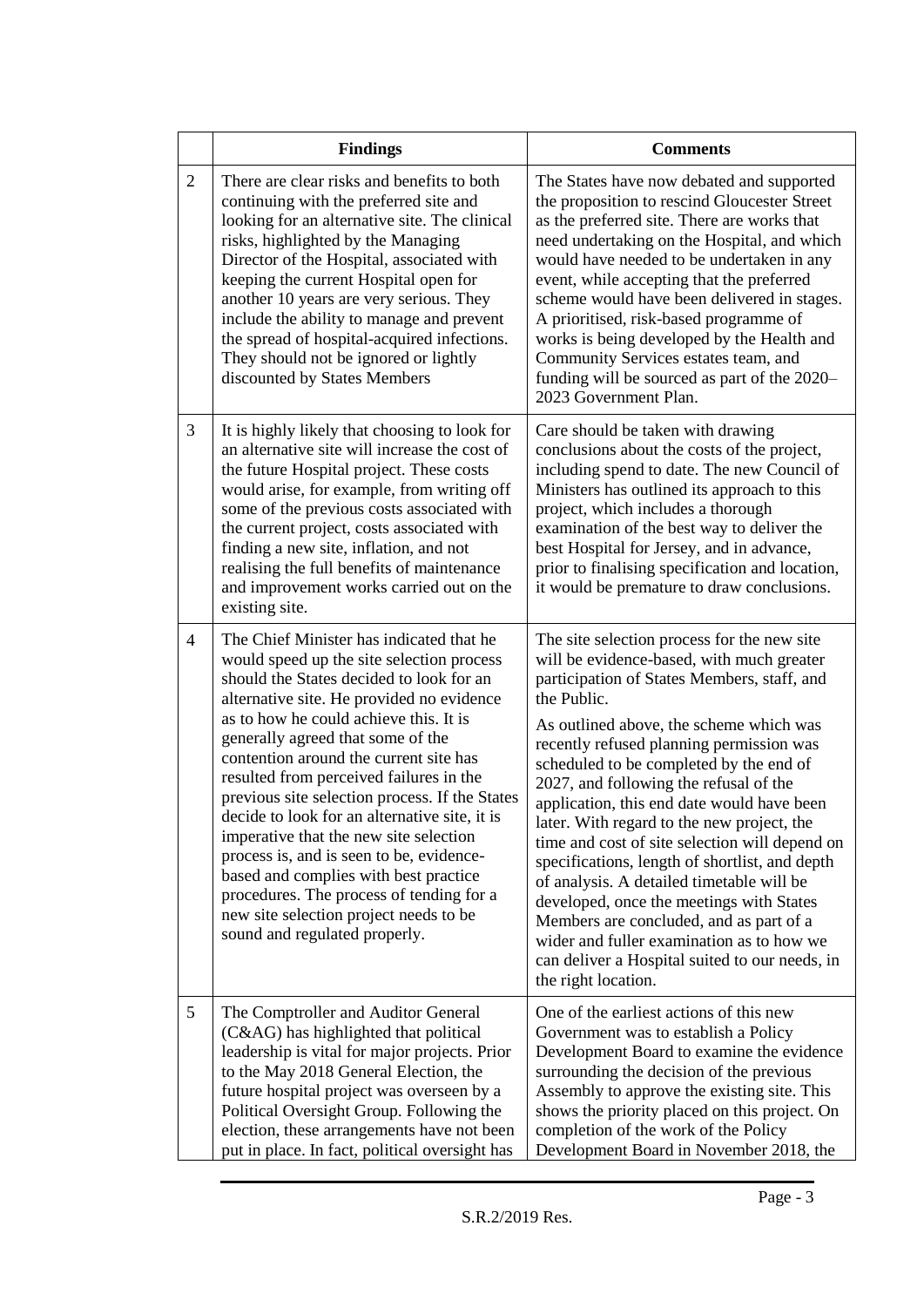|   | <b>Findings</b>                                                                                                                                                                                                                                                                                                                                                                                                                                                                                                                                                   | <b>Comments</b>                                                                                                                                                                                                                                                                                                                                                                                                                                                                                                                                                                                                                                                                                                                                                           |
|---|-------------------------------------------------------------------------------------------------------------------------------------------------------------------------------------------------------------------------------------------------------------------------------------------------------------------------------------------------------------------------------------------------------------------------------------------------------------------------------------------------------------------------------------------------------------------|---------------------------------------------------------------------------------------------------------------------------------------------------------------------------------------------------------------------------------------------------------------------------------------------------------------------------------------------------------------------------------------------------------------------------------------------------------------------------------------------------------------------------------------------------------------------------------------------------------------------------------------------------------------------------------------------------------------------------------------------------------------------------|
|   | become more complex and confused as a<br>result of the establishment of the Policy<br>Development Board. It was a serious<br>failure not to have established a Political<br>Oversight Group for this major<br>infrastructure project as soon as possible<br>after the Council of Ministers was<br>established after the election.                                                                                                                                                                                                                                 | terms of reference for a political oversight<br>group were developed, and the Group started<br>meeting in shadow form in January 2019,<br>pending the planning application decision<br>and the results of the rescindment debate.<br>Now the rescindment debate has been<br>concluded, and we have concluded the initial<br>work with States Members, it is reasonable<br>to formally establish the Political Oversight<br>Group. In saying this, political responsibility<br>for the delivery of the new Hospital rests<br>with the Minister for Infrastructure and,<br>ultimately, the Council of Ministers, who<br>have discussed the project with a view to<br>delivering a new Hospital in the right<br>location, as cost-effectively and as quickly as<br>possible. |
| 6 | The case for establishing a Policy<br>Development Board to look at the future<br>Hospital project is sound in principle. The<br>Chief Minister is correct in identifying that<br>the location of the current site is<br>contentious among some people. There are<br>merits to relooking at how the States<br>Assembly arrived at the decision to locate<br>the Hospital on the current site.                                                                                                                                                                      | Noted.                                                                                                                                                                                                                                                                                                                                                                                                                                                                                                                                                                                                                                                                                                                                                                    |
| 7 | We are very concerned that a significant<br>proportion of the membership of the Policy<br>Development Board was biased, from the<br>outset, against the current proposals to<br>locate the future Hospital on the current<br>site.                                                                                                                                                                                                                                                                                                                                | It is clear that some members of the Board<br>have a clear, and sometimes strong, view on<br>the appropriate location of the new Hospital,<br>both for and against the proposed site.<br>However, so do many, if not most, States<br>Members. The first meeting of the Board<br>asked for these matters to be disclosed and<br>noted for the record, and minutes were<br>published in the interests of transparency.                                                                                                                                                                                                                                                                                                                                                      |
| 8 | The original aim of Policy Development<br>Boards was to support policy development.<br>The Board looking at the Hospital choose<br>to review the evidential basis of past<br>decision-making. We believe that this<br>backwards looking work is something that<br>is better suited to Scrutiny. Having this<br>work undertaken by Scrutiny would be less<br>confusing for the public. This served to<br>blur the lines between the Executive and<br>Scrutiny. We are disappointed that the<br>Chief Minister has not made more effort to<br>address our concerns. | The Board was established to inform the<br>Chief Minister and Council of Ministers on<br>the Hospital project, including current<br>attitudes of staff.                                                                                                                                                                                                                                                                                                                                                                                                                                                                                                                                                                                                                   |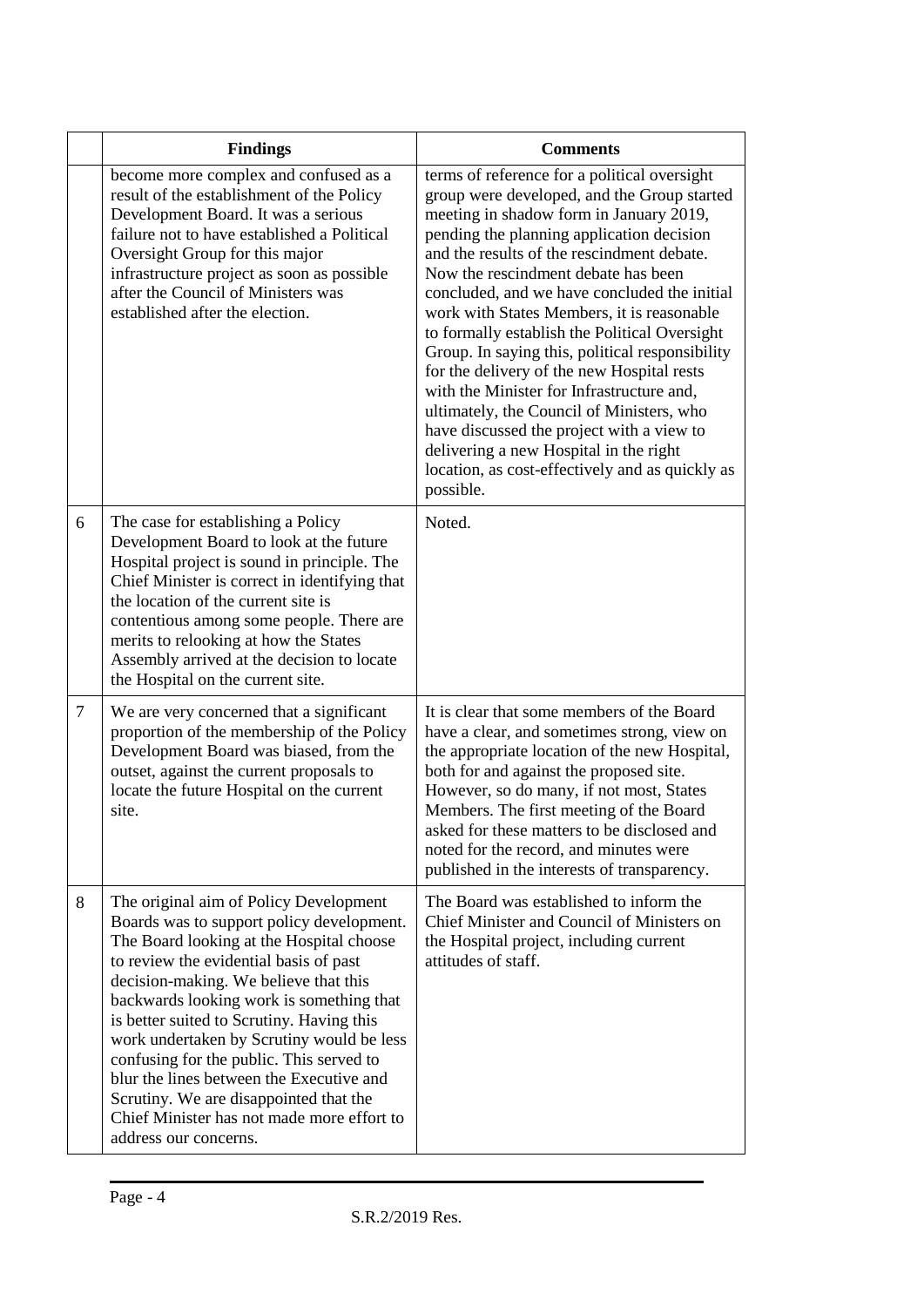|    | <b>Findings</b>                                                                                                                                                                                                                                                                | <b>Comments</b>                                                                                                                                                                                                                                                                                                                                                                                                                                                                                                                                       |
|----|--------------------------------------------------------------------------------------------------------------------------------------------------------------------------------------------------------------------------------------------------------------------------------|-------------------------------------------------------------------------------------------------------------------------------------------------------------------------------------------------------------------------------------------------------------------------------------------------------------------------------------------------------------------------------------------------------------------------------------------------------------------------------------------------------------------------------------------------------|
| 9  | We are troubled that there appear to be two<br>competing accounts of how the Policy<br>Development Board viewed its task.                                                                                                                                                      | The Minister for Health and Social Services<br>issued a 'minority report', which is a matter<br>of record. The Chairman of the Board does<br>not agree with the findings of the minority<br>report, including as to governance, while<br>respecting the views of the Minister, and<br>noting that learning exists and improvements<br>can be made.                                                                                                                                                                                                    |
| 10 | We have serious concerns about the quality<br>and robustness of the Policy Development<br>Board's governance arrangements. We are<br>not satisfied that the governance processes<br>and procedures were good enough for a<br>Government-led group of politicians.              | The Hospital Board was the first Policy<br>Development Board created - and in many<br>ways, it applied a very high standard, notably<br>in relation to transparency by publishing its<br>minutes. As to any governance deficiencies,<br>the Chairman of the Board does not accept<br>the assertion, either that governance was<br>weak, or that governance issues undermine<br>the Board's conclusions – overall, the Board<br>maintained an open mind as to who could<br>provide it with evidence, and wished to<br>capture a wide range of options. |
| 11 | We note that the 22% response rate to the<br>Policy Development Board's staff survey<br>was low. While 82% of respondents said<br>that the Hospital should be built on an<br>alternative site, there was no consensus on<br>where it should go.                                | The Board's report noted the findings of the<br>staff survey. Although based on a low<br>response rate, the Board concluded that the<br>results were, nonetheless, very clear and<br>sound.                                                                                                                                                                                                                                                                                                                                                           |
| 12 | While it is very important that clinicians'<br>views on the future Hospital are taken into<br>account, we feel that their use by the<br>Policy Development Board and others has<br>been unhelpful and divisive to the overall<br>debate around the future Hospital.            | The Board stands by its decision to engage<br>staff, whether consultants or other medical or<br>non-medical staff.                                                                                                                                                                                                                                                                                                                                                                                                                                    |
| 13 | In our view, the poor governance<br>arrangements associated with the Policy<br>Development Board serve to undermine<br>the Board's final report and significantly<br>weakened its findings and<br>recommendations.                                                             | As Chief Minister, I am content with the<br>work undertaken by the Board.                                                                                                                                                                                                                                                                                                                                                                                                                                                                             |
| 14 | The Policy Development Board was<br>originally set up to review the evidential<br>basis of past decision-making in relation to<br>the future Hospital site. It has extended<br>beyond its original terms of reference by<br>exploring alternative site selection<br>scenarios. | The work of the Board was consistent with<br>its terms of reference, which included the<br>extent to which evidence supported the<br>conclusion that alternative sites were less<br>suitable or deliverable, and opportunity for<br>external parties to provide evidence.                                                                                                                                                                                                                                                                             |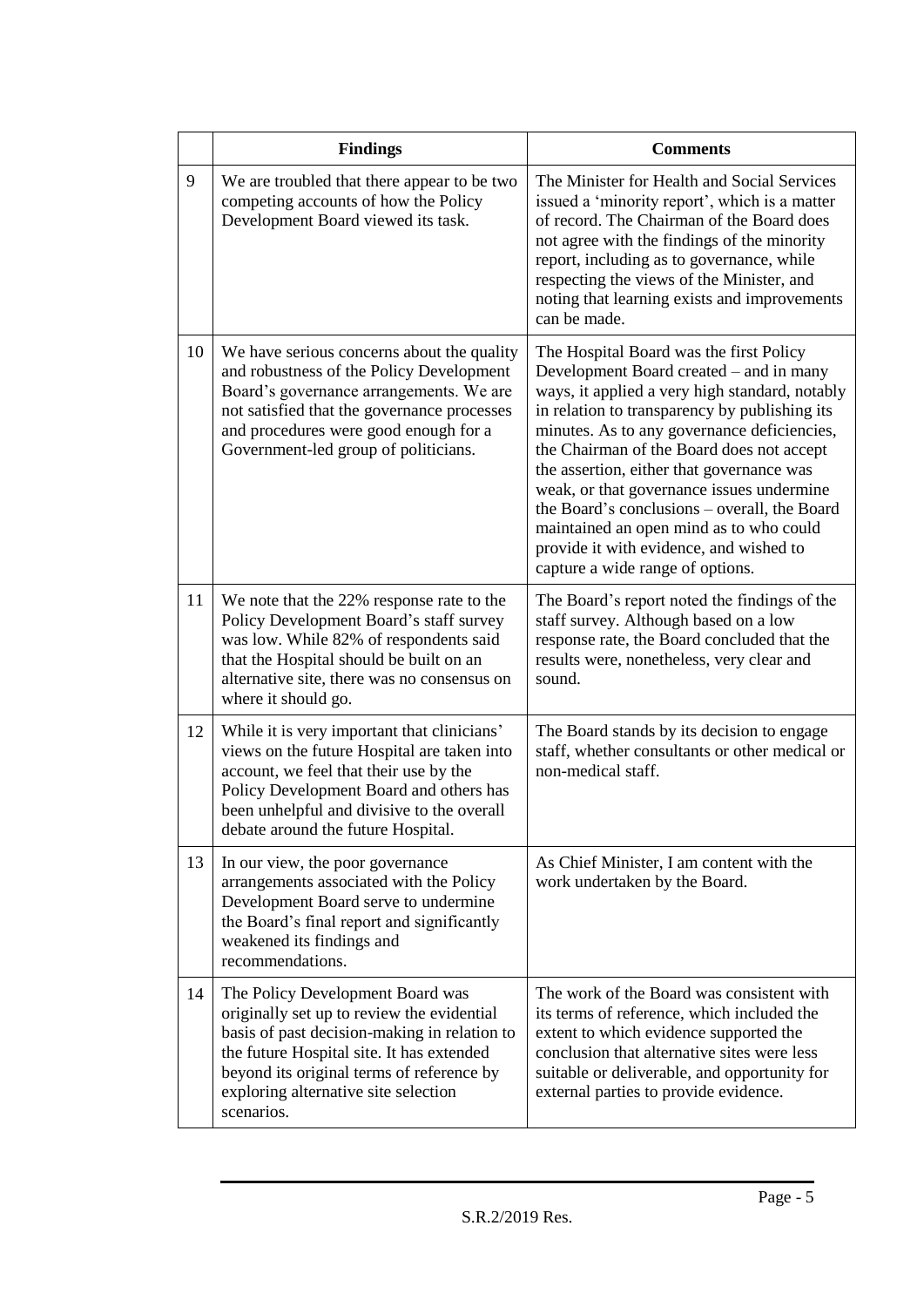|    | <b>Findings</b>                                                                                                                                                                                                                                                                                                                                                                                                       | <b>Comments</b>                                                                                                                                                                                                                                                                                                                                                                                                                                                                                                                                                                                                                                          |
|----|-----------------------------------------------------------------------------------------------------------------------------------------------------------------------------------------------------------------------------------------------------------------------------------------------------------------------------------------------------------------------------------------------------------------------|----------------------------------------------------------------------------------------------------------------------------------------------------------------------------------------------------------------------------------------------------------------------------------------------------------------------------------------------------------------------------------------------------------------------------------------------------------------------------------------------------------------------------------------------------------------------------------------------------------------------------------------------------------|
| 15 | We note that despite support for rejecting<br>the preferred site and finding an alternative<br>site, the Policy Development Board has<br>acknowledged that the current site could<br>deliver an acute General Hospital facility<br>as approved by the States.                                                                                                                                                         | Noted.                                                                                                                                                                                                                                                                                                                                                                                                                                                                                                                                                                                                                                                   |
| 16 | The group of individuals we met to discuss<br>the future Hospital were credible, had<br>strongly held concerns about the preferred<br>site for the future Hospital and were<br>seeking to find an alternative solution.<br>However, the governance arrangements<br>around their proposal for us to undertake a<br>feasibility study of alternative hospital sites<br>was totally unacceptable to a Scrutiny<br>Panel. | Noted – this is a matter for the Panel<br>concerning their work.                                                                                                                                                                                                                                                                                                                                                                                                                                                                                                                                                                                         |
| 17 | We are very surprised to see reports in the<br>media of the Assistant Chief Minister<br>supporting Overdale as a new preferred<br>site for the future Hospital prior to a new<br>site feasibility study being undertaken.                                                                                                                                                                                             | Connétable C.H. Taylor of St. John has his<br>own personal views on the location of the<br>Hospital site, which he has declared. This is<br>understandable, given his extensive<br>knowledge as a result of considerable work<br>in this area, including as Chairman of the<br>Policy Development Board – but these are<br>not the confirmed policy of the Government.                                                                                                                                                                                                                                                                                   |
| 18 | We do not think that media reports which<br>suggested that a future Hospital could be<br>built in Jersey for between £90 million and<br>£250 million are credible. Previous site<br>option appraisals, carried out by specialist<br>construction consultants in 2015, estimated<br>capital costs of building a new Hospital at<br>a range of sites in Jersey at over<br>£400 million.                                 | We do not think it appropriate to comment<br>on the content or accuracy of any media<br>reports as part of any response to a Scrutiny<br>Report.                                                                                                                                                                                                                                                                                                                                                                                                                                                                                                         |
| 19 | While the Planning Inspector<br>recommended that the Minister for the<br>Environment reject the planning<br>application in planning terms, he invited<br>the Minister to consider whether there was<br>sufficient justification to accept the<br>application in light of the benefits that<br>would be provided by a new Hospital. The<br>Minister decided that there was not<br>sufficient justification.            | In making his decision to refuse the second<br>planning application at the Gloucester Street<br>site (see: Public Inquiry Decision<br>$PP/2018/0507 - New General Hospital)$ the<br>Minister for the Environment was clear that<br>the Inspector had weighed up the negative<br>and positive aspects of the proposal in<br>coming to his recommendation, and the<br>Inspector stated that to make a decision in<br>the public interest, which is inconsistent with<br>the Island Plan, would be a political one.<br>The Minister considered that the serious<br>impacts of the proposed development on the<br>residential amenity of its neighbours, the |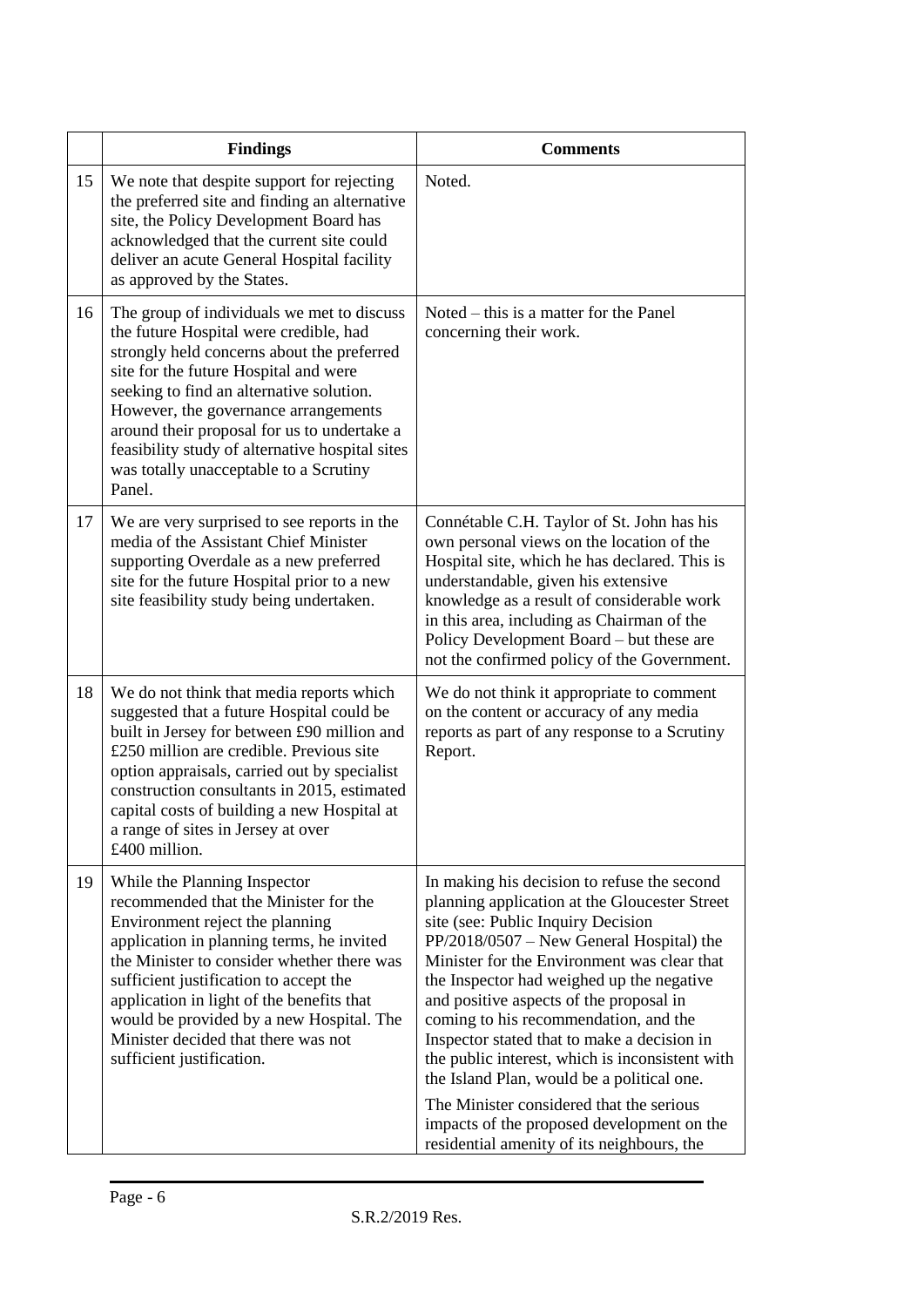|    | <b>Findings</b>                                                                                                                                                                                                                                                                                                                                                                                                                                                                                                                                                                                                       | <b>Comments</b>                                                                                                                                                                                                                                                                                                                                                                                                                                                                                                                                                                                                                                                                                                                                                                                                                                                                                                                                                                                                                                                                                                                                                                                                                                                                                                                                                                                                                                      |
|----|-----------------------------------------------------------------------------------------------------------------------------------------------------------------------------------------------------------------------------------------------------------------------------------------------------------------------------------------------------------------------------------------------------------------------------------------------------------------------------------------------------------------------------------------------------------------------------------------------------------------------|------------------------------------------------------------------------------------------------------------------------------------------------------------------------------------------------------------------------------------------------------------------------------------------------------------------------------------------------------------------------------------------------------------------------------------------------------------------------------------------------------------------------------------------------------------------------------------------------------------------------------------------------------------------------------------------------------------------------------------------------------------------------------------------------------------------------------------------------------------------------------------------------------------------------------------------------------------------------------------------------------------------------------------------------------------------------------------------------------------------------------------------------------------------------------------------------------------------------------------------------------------------------------------------------------------------------------------------------------------------------------------------------------------------------------------------------------|
|    |                                                                                                                                                                                                                                                                                                                                                                                                                                                                                                                                                                                                                       | general townscape, and on heritage assets<br>were unacceptable, particularly as the<br>Inspector indicated that alternative sites were<br>available. For this application, the Minister<br>was unable to conclude that there existed an<br>overriding public interest benefit which<br>provides sufficient justification for making a<br>decision which is inconsistent with the Island<br>Plan. Additionally, the Minister considered<br>that there was no reliable evidence of the<br>length of delay involved, were the States of<br>Jersey to consider alternative options.<br>The Minister also accepted the Inspector's<br>conclusion that the Gloucester Street site<br>remains a sustainable location for a new<br>Hospital in broad spatial terms.                                                                                                                                                                                                                                                                                                                                                                                                                                                                                                                                                                                                                                                                                          |
| 20 | The Planning Law requires that the<br>Minister for the Environment should make<br>the final decision on a planning<br>application. The Minister is able to receive<br>advice from Officials – who in this<br>instance recommended that the Minister<br>accept the application – but not to consult<br>with other ministerial colleagues. We<br>believe that this situation is unacceptable<br>in this context. The decision to reject the<br>planning application for the future hospital<br>was ultimately a political decision. In light<br>of this, the ultimate decision should rest<br>with the States Assembly. | Proposals of the scale and nature of the<br>Future Hospital not only raise planning<br>issues, but also those of a wider political and<br>community interest. In determining planning<br>applications for such proposals it is,<br>therefore, difficult to disentangle pure<br>'planning' matters from these wider issues of<br>'public interest'.<br>The Planning Law enables a decision-maker<br>to weigh the adverse planning implications<br>of a particular development proposal, which<br>might challenge the provisions of the Island<br>Plan, against its 'public interest', and to<br>approve it where there is considered to be<br>'sufficient justification to do so. What<br>constitutes a sufficient justification for<br>overriding the Plan's provisions is not,<br>however, currently defined.<br>In order to address these challenges, the<br>Minister for the Environment proposes to $-$<br>develop and adopt supplementary<br>planning guidance which will set out a<br>clear framework of 'planning' and 'non-<br>planning' principles against which any<br>prospective Future Hospital proposal<br>should be developed and tested.<br>This will include a requirement to<br>demonstrate, amongst other things,<br>extensive community involvement, and<br>will provide greater assurance that any<br>such proposal has been robustly and<br>rigorously developed, and that matters of<br>wider public interest have been taken |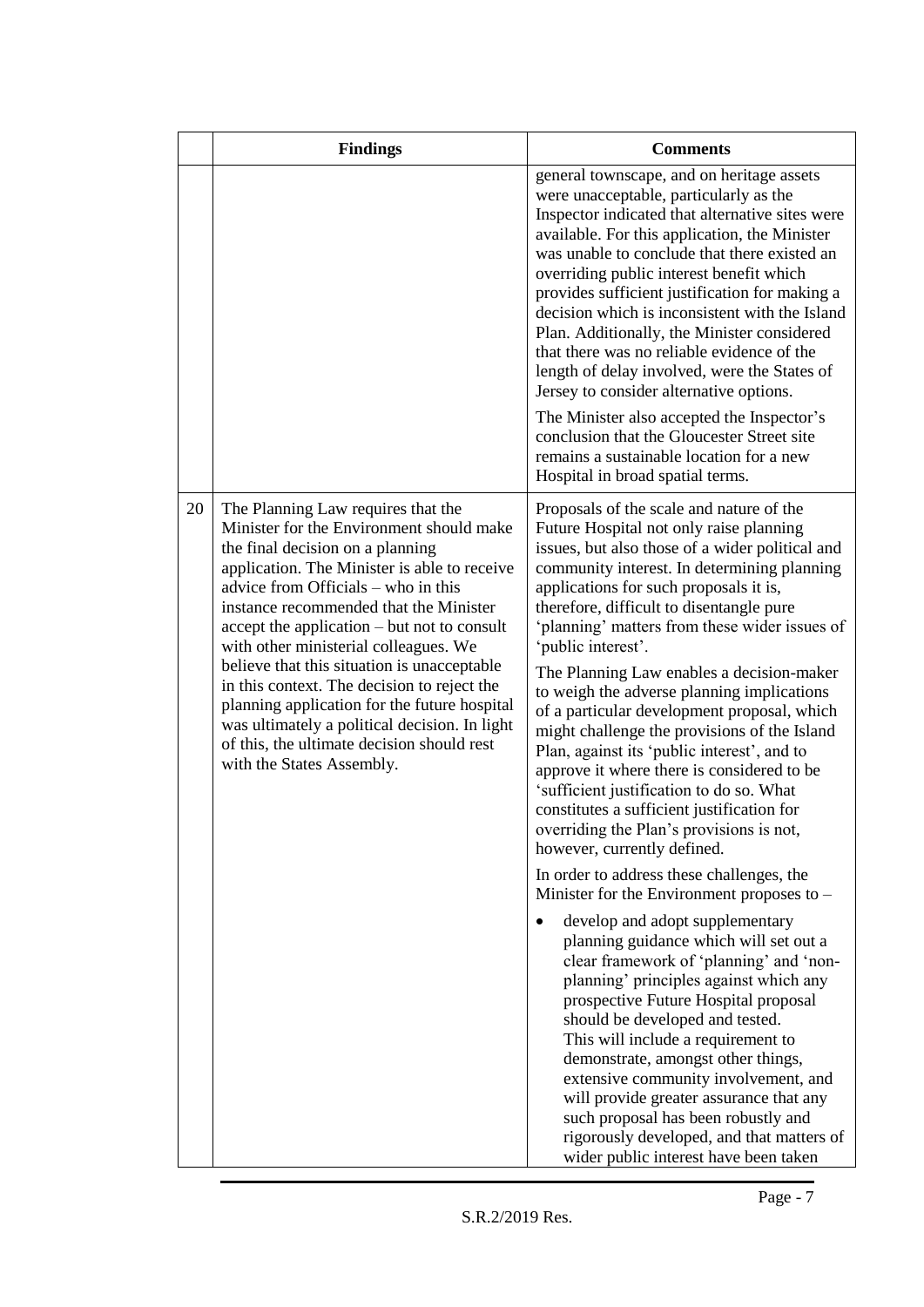|    | <b>Findings</b>                                                                                                                                                                                                                                                                                                                                                                                                                                                                                                                                                                                                                                                                        | <b>Comments</b>                                                                                                                                                                                                                                                                                                                                                                                                                                                                                                                                                                                                                                                                              |
|----|----------------------------------------------------------------------------------------------------------------------------------------------------------------------------------------------------------------------------------------------------------------------------------------------------------------------------------------------------------------------------------------------------------------------------------------------------------------------------------------------------------------------------------------------------------------------------------------------------------------------------------------------------------------------------------------|----------------------------------------------------------------------------------------------------------------------------------------------------------------------------------------------------------------------------------------------------------------------------------------------------------------------------------------------------------------------------------------------------------------------------------------------------------------------------------------------------------------------------------------------------------------------------------------------------------------------------------------------------------------------------------------------|
|    |                                                                                                                                                                                                                                                                                                                                                                                                                                                                                                                                                                                                                                                                                        | into account and considered by the<br>Public before a planning application is<br>made;                                                                                                                                                                                                                                                                                                                                                                                                                                                                                                                                                                                                       |
|    |                                                                                                                                                                                                                                                                                                                                                                                                                                                                                                                                                                                                                                                                                        | explore how legislation might be<br>٠<br>amended so that the States Assembly<br>could be asked to consider the public<br>interest of a specific scheme, where it<br>challenges Island Plan policies, before<br>any planning application determination is<br>made; and                                                                                                                                                                                                                                                                                                                                                                                                                        |
|    |                                                                                                                                                                                                                                                                                                                                                                                                                                                                                                                                                                                                                                                                                        | explore how legislation might be<br>amended so that the Minister could<br>determine any such application together<br>with the Assistant Minister for the<br>Environment and the Chairman of the<br>Planning Committee.                                                                                                                                                                                                                                                                                                                                                                                                                                                                       |
|    |                                                                                                                                                                                                                                                                                                                                                                                                                                                                                                                                                                                                                                                                                        | It is considered that, together, these changes<br>would ensure that the development of any<br>future proposal is more open, transparent and<br>participative, having regard to all issues that<br>are of concern to the community, and would<br>provide decision-makers with an ability to<br>test whether a proposal is in the public<br>interest, where it challenges adopted Island<br>Plan polices.                                                                                                                                                                                                                                                                                      |
| 21 | We note the Planning Inspector's<br>comments that in planning terms, there is<br>not one 'stand out' alternative site option<br>that would be clearly superior. While there<br>are a number of realistic alternative site<br>options that could physically accommodate<br>the new Hospital, each of the alternatives<br>would come with its own set of significant<br>adverse environmental effects and<br>consequent tensions with the Island Plan.<br>We believe that a mechanism will need to<br>be found to get the future Hospital past the<br>Island Plan. This will need to be done<br>carefully as it could have serious negative<br>implications for other areas of planning. | The purpose of the Island Plan is to provide a<br>planning policy framework against which<br>development proposals can be tested in the<br>'best interests of the community'. The Plan is<br>adopted by the Assembly, and there is a legal<br>requirement to have regard to its content in<br>the determination of planning applications.<br>It is, however, acknowledged that any<br>proposal for a new Hospital of the scale<br>required is unlikely to 'fit' neatly with the<br>Island Plan's policy content, i.e. some<br>tension with the Plan and some adverse<br>environmental effects are inevitable.<br>In such circumstances, there is considered to<br>be a need to ensure that - |
|    |                                                                                                                                                                                                                                                                                                                                                                                                                                                                                                                                                                                                                                                                                        | the adverse effects of any subsequent<br>$\bullet$<br>proposal are mitigated or avoided<br>through a rigorous process of<br>development and assessment; or                                                                                                                                                                                                                                                                                                                                                                                                                                                                                                                                   |
|    |                                                                                                                                                                                                                                                                                                                                                                                                                                                                                                                                                                                                                                                                                        | where they remain, there is a robust<br>$\bullet$<br>mechanism against which they can be<br>weighed relative to the 'public interest'                                                                                                                                                                                                                                                                                                                                                                                                                                                                                                                                                        |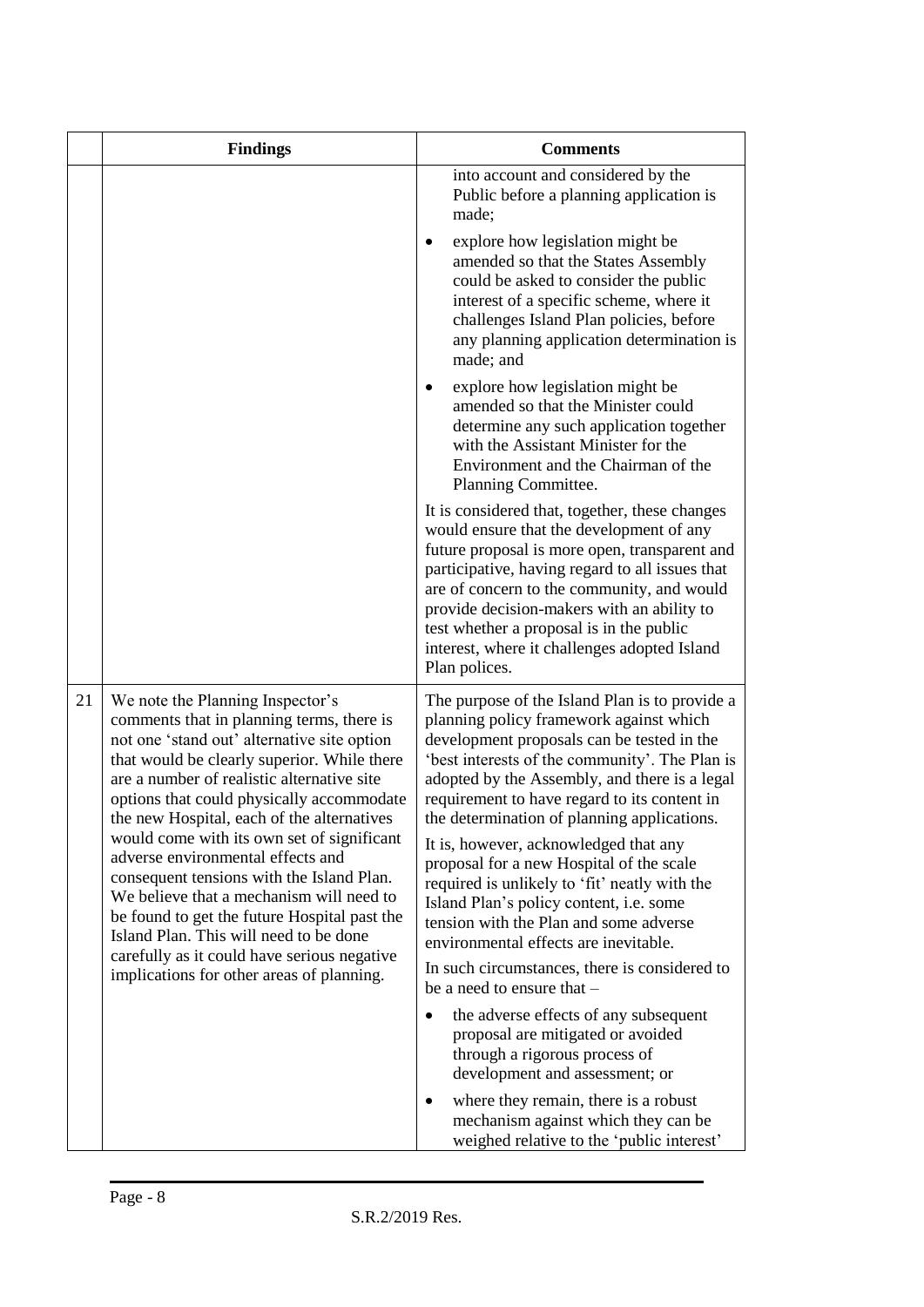|    | <b>Findings</b>                                                                                                                                                                                                                                                                                                                                                                                                                                                                                                                                                                                                                                                                                               | <b>Comments</b>                                                                                                                                                                           |
|----|---------------------------------------------------------------------------------------------------------------------------------------------------------------------------------------------------------------------------------------------------------------------------------------------------------------------------------------------------------------------------------------------------------------------------------------------------------------------------------------------------------------------------------------------------------------------------------------------------------------------------------------------------------------------------------------------------------------|-------------------------------------------------------------------------------------------------------------------------------------------------------------------------------------------|
|    |                                                                                                                                                                                                                                                                                                                                                                                                                                                                                                                                                                                                                                                                                                               | of approving an application.<br>It is believed that the proposals set out at the<br>response to Finding 20 (above), would<br>address this issue.                                          |
| 22 | We believe that States Members are<br>presented with two options in relation to<br>proposition P.5/2019, "Future Hospital:<br>rescindment of Gloucester Street as<br>preferred site":<br>Option 1: If you think that the process<br>leading to the existing site being selected<br>as the preferred site was flawed, and you<br>think that this justifies reopening the<br>question of site selection, you should vote<br>for the proposition. However, you will be<br>voting to delay the future Hospital by at<br>least 10 years as a result.<br>Option 2: Alternatively, if you think that<br>the risks of delaying the future Hospital are<br>too great, then you should vote against the<br>proposition. | Noted.<br>The States have now debated the proposition<br>to rescind Gloucester Street as preferred site,<br>and it was supported by a strong majority,<br>including members of the Panel. |

## **RECOMMENDATIONS**

|                | <b>Recommendations</b>                                                                                                                                                                                                                                                                                                                                 | Tо         | Accept/<br><b>Reject</b> | <b>Comments</b>                                                                                                                                                                                                                                                                                                          | <b>Target</b><br>date of<br>action/<br>completion |
|----------------|--------------------------------------------------------------------------------------------------------------------------------------------------------------------------------------------------------------------------------------------------------------------------------------------------------------------------------------------------------|------------|--------------------------|--------------------------------------------------------------------------------------------------------------------------------------------------------------------------------------------------------------------------------------------------------------------------------------------------------------------------|---------------------------------------------------|
| 1              | The Council of Ministers should<br>establish a Political Oversight<br>Group for the future Hospital<br>project immediately and publish<br>its membership, terms of reference<br>and reporting lines. The Policy<br>Development Board looking at the<br>Hospital site cannot be considered<br>an oversight group in light of its<br>terms of reference. | CM         | Accept                   | The Oversight Group has met in<br>shadow form, and now the<br>debate on P.5/2019 has<br>concluded, the formal terms of<br>reference establishing the Group<br>are being finalised, learning<br>from the work undertaken with<br>States Members, and the<br>recommendations of the<br>Comptroller and Auditor<br>General. | May<br>2019                                       |
| $\overline{2}$ | The Chief Minister and the<br>President of the Chairmen's<br>Committee should come to an<br>agreed understanding about the<br>relationship between Policy<br>Development Boards and<br>Scrutiny. The understanding<br>should ensure that Policy                                                                                                        | <b>MfE</b> | Accept                   | One of my policies in seeking<br>office as Chief Minister was to<br>develop and deliver Policy<br>Development Boards so that<br>Government policy-making<br>included more States Members,<br>and lay members at an earlier<br>stage. This is to assist and advise                                                        | 2019                                              |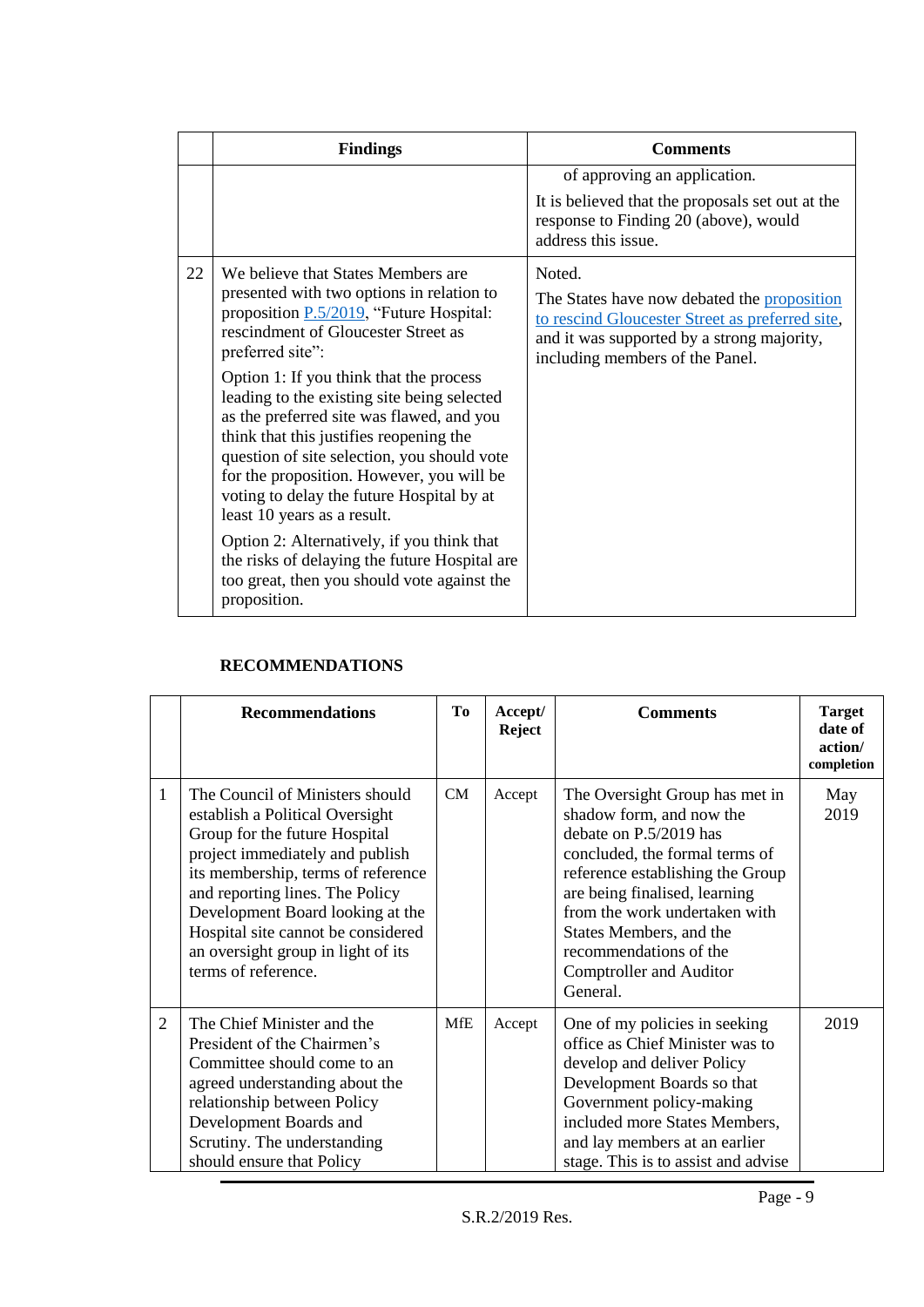|   | <b>Recommendations</b>                                                                                                                                                                                                                                                     | To         | Accept/<br>Reject   | <b>Comments</b>                                                                                                                                                                                                                                                                                                                                                                                                                                                                                                                                                                                                                                                                                                                                                                                                                                                                                                                                                                     | <b>Target</b><br>date of<br>action/<br>completion |
|---|----------------------------------------------------------------------------------------------------------------------------------------------------------------------------------------------------------------------------------------------------------------------------|------------|---------------------|-------------------------------------------------------------------------------------------------------------------------------------------------------------------------------------------------------------------------------------------------------------------------------------------------------------------------------------------------------------------------------------------------------------------------------------------------------------------------------------------------------------------------------------------------------------------------------------------------------------------------------------------------------------------------------------------------------------------------------------------------------------------------------------------------------------------------------------------------------------------------------------------------------------------------------------------------------------------------------------|---------------------------------------------------|
|   | Development Boards do not<br>compromise the work of Scrutiny.                                                                                                                                                                                                              |            |                     | Ministers in the development of<br>policy. Provided conflicts of<br>interest are properly managed,<br>each Scrutiny Panel should then<br>be well-placed to scrutinise the<br>policy developed and finalised<br>by the Board.                                                                                                                                                                                                                                                                                                                                                                                                                                                                                                                                                                                                                                                                                                                                                        |                                                   |
| 3 | The Planning Law should be<br>reviewed with a view to changing<br>who has the ultimate responsibility<br>for approving or rejecting a major<br>infrastructure project so that it lies<br>with the States Assembly rather<br>than with the Minister for the<br>Environment. | <b>MfE</b> | Partially<br>accept | As outlined above in response to<br>Finding 20:<br>Proposals of the scale and nature<br>of the Future Hospital not only<br>raise planning issues, but also<br>those of a wider political and<br>community interest. In<br>determining planning<br>applications for such proposals it<br>is, therefore, difficult to<br>disentangle pure 'planning'<br>matters from these wider issues<br>of 'public interest'.<br>The Planning Law enables a<br>decision-maker to weigh the<br>adverse planning implications of<br>a particular development<br>proposal which might challenge<br>the provisions of the Island Plan,<br>against its 'public interest', and<br>to approve it where there is<br>considered to be 'sufficient<br>justification to do so. What<br>constitutes a sufficient<br>justification for overriding the<br>Plan's provisions is not,<br>however, currently defined.<br>In order to address these<br>challenges, the Minister for the<br>Environment proposes to - |                                                   |
|   |                                                                                                                                                                                                                                                                            |            |                     | develop and adopt<br>$\bullet$<br>supplementary planning<br>guidance which will set out a<br>clear framework of<br>'planning' and 'non-<br>planning' principles against<br>which any future Hospital<br>proposal should be<br>developed and tested.                                                                                                                                                                                                                                                                                                                                                                                                                                                                                                                                                                                                                                                                                                                                 | June<br>2019                                      |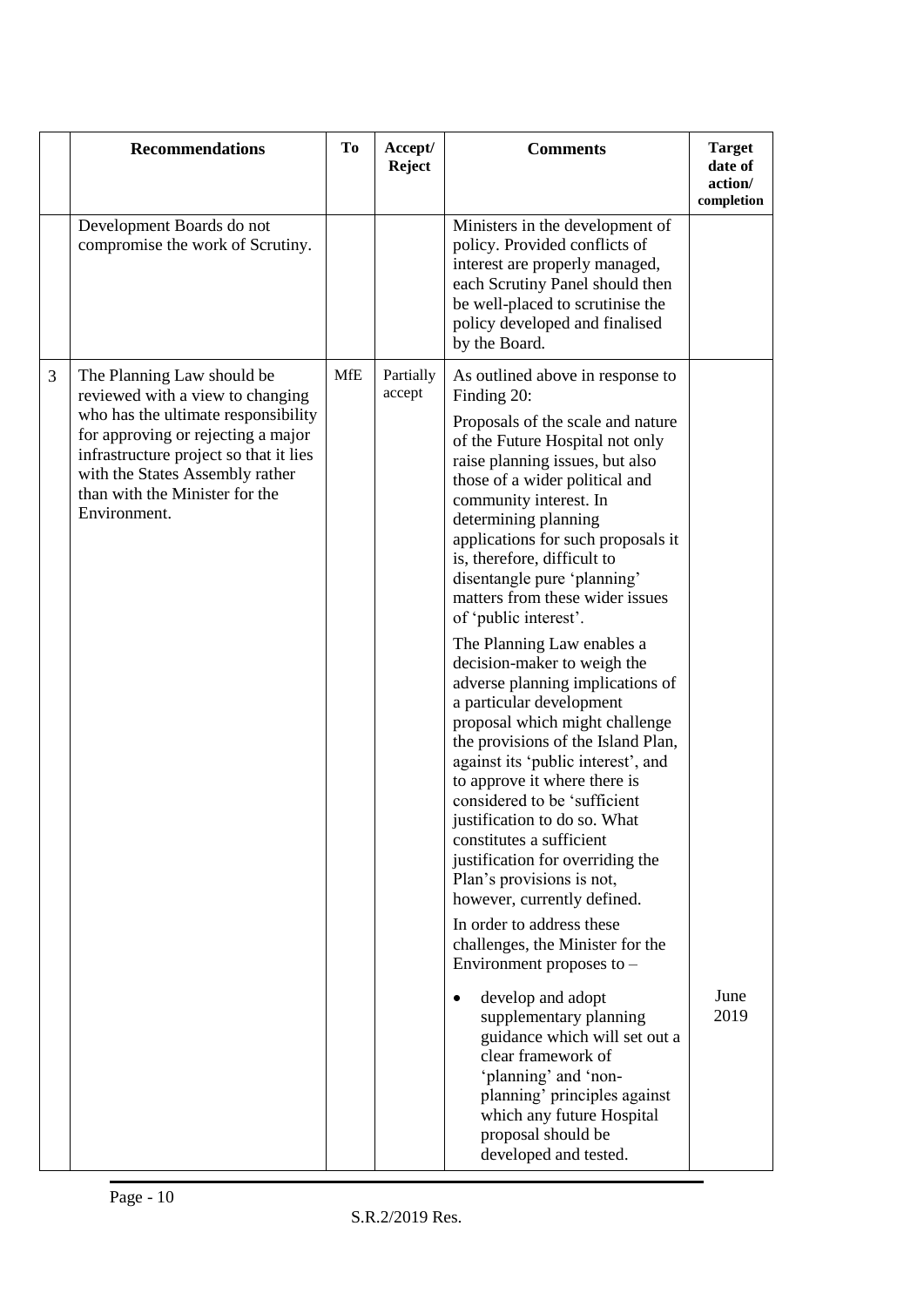| <b>Recommendations</b> | To | Accept/<br><b>Reject</b> | <b>Comments</b>                                                                                                                                                                                                                                                                                                                                                                                                      | <b>Target</b><br>date of<br>action/<br>completion |
|------------------------|----|--------------------------|----------------------------------------------------------------------------------------------------------------------------------------------------------------------------------------------------------------------------------------------------------------------------------------------------------------------------------------------------------------------------------------------------------------------|---------------------------------------------------|
|                        |    |                          | This will include a<br>requirement to demonstrate,<br>amongst other things,<br>extensive community<br>involvement, and will<br>provide greater assurance<br>that any such proposal has<br>been robustly and rigorously<br>developed, and that matters<br>of wider public interest, have<br>been taken into account and<br>considered by the public<br>before a planning application<br>is made.                      |                                                   |
|                        |    |                          | explore how secondary<br>$\bullet$<br>legislation might be<br>amended so that the States<br>Assembly could be asked to<br>consider the public interest<br>of a specific scheme, where<br>it challenges Island Plan<br>policies, before any planning<br>application determination is<br>made; and                                                                                                                     | June<br>2019                                      |
|                        |    |                          | explore how primary<br>$\bullet$<br>legislation might be<br>amended so that the Minister<br>could determine any such<br>application together with the<br><b>Assistant Minister for the</b><br>Environment and the<br>Chairman of the Planning<br>Committee.                                                                                                                                                          | Q4 2019<br>Q1 2020                                |
|                        |    |                          | It is considered that, together,<br>these changes would ensure that<br>the development of any future<br>proposal is more open,<br>transparent and participative,<br>having regard to all issues that<br>are of concern to the community,<br>and would provide decision-<br>makers with an ability to test<br>whether a proposal is in the<br>public interest, where it<br>challenges adopted Island Plan<br>polices. |                                                   |